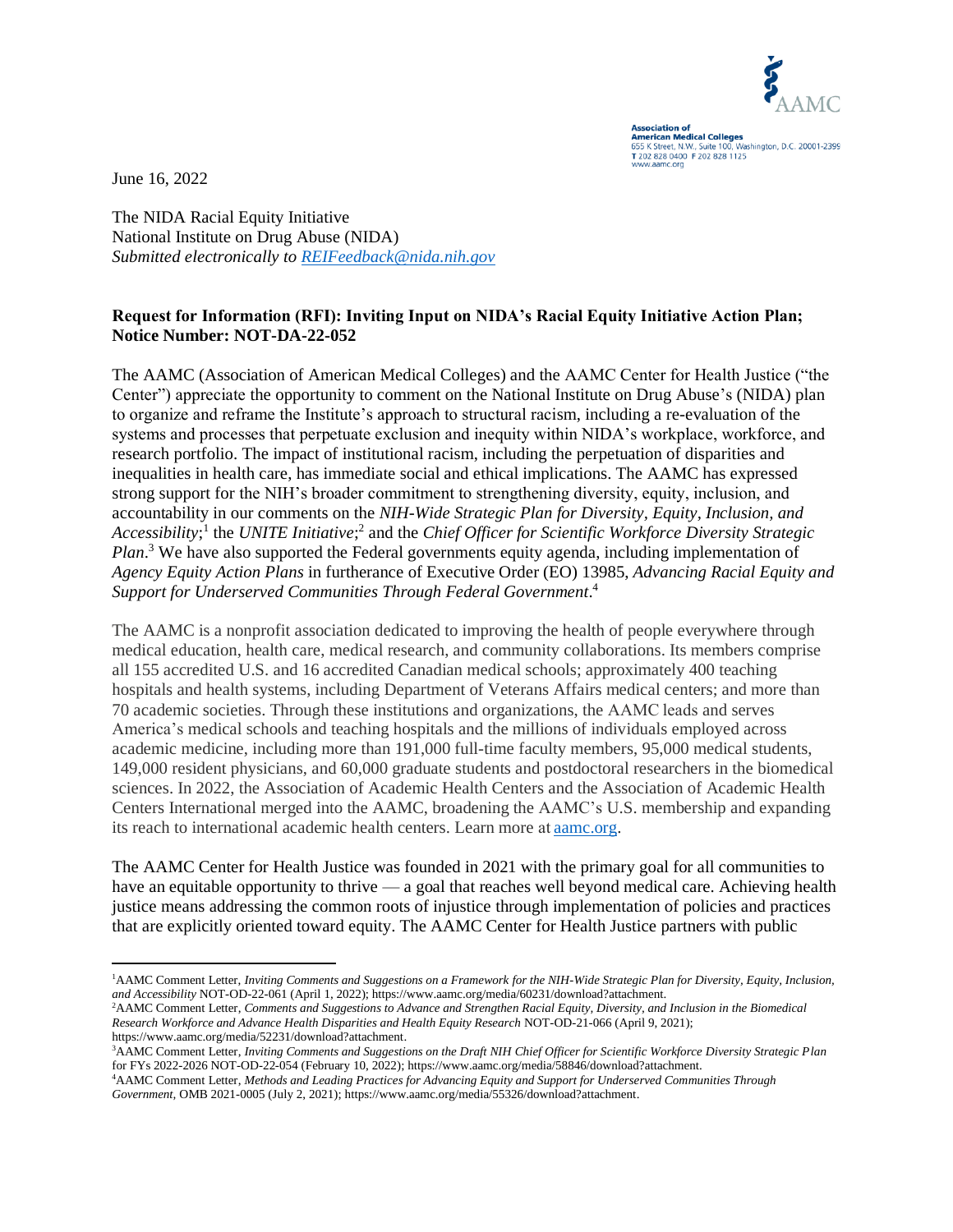health and community-based organizations, government and health care entities, the private sector, community leaders, and community members to build a case for health justice through research, analysis, and expertise. Additional information about the AAMC Center for Health Justice is available at [www.aamc.org/healthjustice.](http://www.aamc.org/healthjustice)

The objectives in the NIDA Racial Equity Initiative Action Plan ("Action Plan") cover a broad array of issues. The AAMC's comments address four key aspects of the Plan: community engagement, workplace, workforce activities, and NIDA's research portfolio.

# **I. Equitable Community Engagement**

The AAMC appreciates NIDA's explicit recognition that community engagement plays an integral role in the Action Plan, and agrees that "in order to succeed, these efforts must be informed by the experiences and perspectives of those impacted by racial inequity." Addressing structural racism is an effort that reaches far beyond the biomedical research enterprise to disrupt and dismantle deeply rooted racial, social, and economic inequities in regulations, policies, practices, and societal beliefs. It is also one that requires an understanding of the impact of all determinants of health (e.g., social, behavioral, political, environmental) as well as the structural factors that have been used to systematically subjugate people from racial and ethnic minority groups.

Meaningful, long term community engagement is one critical component of NIDA's Action Plan. NIDA states that it has undergone an extensive information-gathering process from the convening of working groups, town halls, and scientific meetings to conducting staff surveys on NIDA's workforce and workplace climate. We commend these efforts and note that *all* of the goals and objectives in the Plan would benefit from continued NIH and external engagement with impacted communities in order to develop and implement sustainable changes within the Institute, across the NIH, and throughout the research community as a whole.

The NIH and NIDA have stated that the target goal is to "dismantle any NIH policies and discontinue any practices in [...] science that perpetuate racism."<sup>5</sup> The AAMC believes that in order to meet this goal, there must be a clearly defined avenue for the cultivation and bi-directional transmission of knowledge and evidence-based solutions between the NIH/NIDA and interested individuals and communities. This should also include a recognition that not all communities have the financial resources or access to participate in virtual or in person convenings, highlighting the need for increased funding opportunities to ensure their voices are equitably represented.

**We recommend NIDA add an additional section to the Action Plan dedicated** *solely* **to the development of tools and approaches for ongoing community engagement, a responsibility that should not rest on the shoulders of one office or individual such as the soon-to-be appointed NIDAwide Diversity and Inclusion Officer. Rather, this should be an Institute-wide effort, taking into account the need for broader coordination with the overall NIH strategic plan, including the UNITE initiative to end structural racism.<sup>6</sup>**

<sup>5</sup> *NIH and NIDA Work to End Structural Racism in Biomedical Science*; [https://nida.nih.gov/about-nida/noras-blog/2021/03/nih](https://nida.nih.gov/about-nida/noras-blog/2021/03/nih-nida-work-to-end-structural-racism-in-biomedical-science)[nida-work-to-end-structural-racism-in-biomedical-science](https://nida.nih.gov/about-nida/noras-blog/2021/03/nih-nida-work-to-end-structural-racism-in-biomedical-science) (March 1, 2021); last visited May 16, 2022.

<sup>6</sup> AAMC's recommendations on community engagement are also applicable to NIDA's interest in developing strategies to increase community engaged research and develop solutions that work in community settings to ensure clinical trials include underrepresented groups (*Goal 3, Research Goals and Objective*). In furtherance of this goal, NIDA should consider the Food and Drug Administration's ongoing efforts to increase diversity in clinical trials. *See*, FDA *Guidance on Patient Focused Drug Developmen*t, [https://www.fda.gov/drugs/development-approval-process-drugs/fda-patient-focused-drug-development-guidance](https://www.fda.gov/drugs/development-approval-process-drugs/fda-patient-focused-drug-development-guidance-series-enhancing-incorporation-patients-voice-medical)[series-enhancing-incorporation-patients-voice-medical](https://www.fda.gov/drugs/development-approval-process-drugs/fda-patient-focused-drug-development-guidance-series-enhancing-incorporation-patients-voice-medical) (last visited May 16, 2022).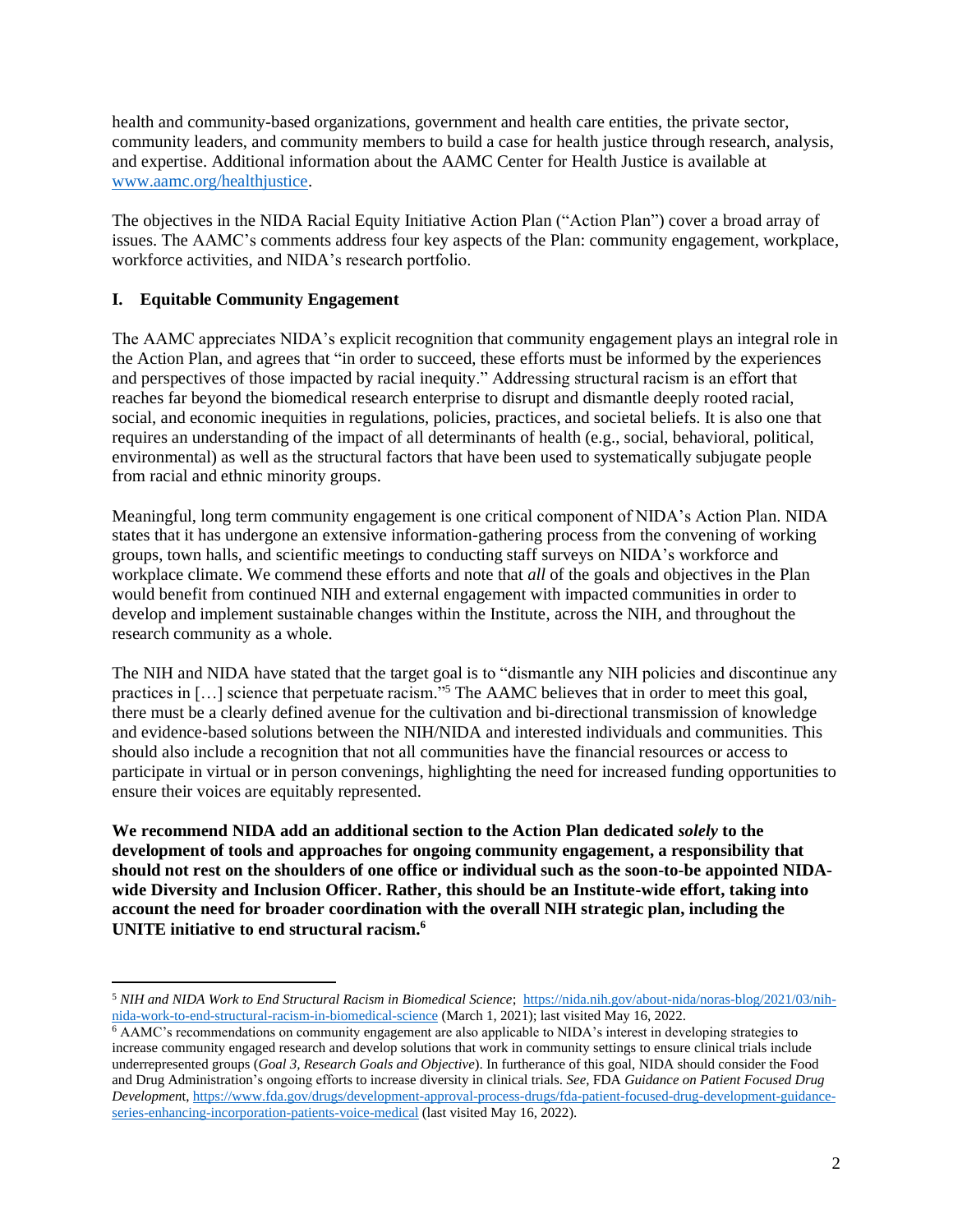Recently, there have been tremendous efforts to advance equity and support for underserved communities across the Federal government (e.g., Exec. Order 13985), including the White House Office of Science and Technology Policy's commitment to elevate traditional indigenous ecological knowledge in Federal policy and processes.<sup>7</sup> Additionally, community engagement was identified as a "major theme and takeaway" in the public responses to the OMB's request for information pertaining to EO 13985:

"[E]ngaging community members, especially those with lived experience, from the very early stages of program discussion and design, and in any decision-making processes; establishing advisory boards, task forces, and commissions that are inclusive of (and compensate) representatives from underserved communities; and including participatory budgeting processes where feasible to ensure communities can indicate collectively how resources should be spent and directed." 8

In collaboration with the AAMC Center for Health Justice's multi-sector and community partners,<sup>9</sup> the Center developed the *[Principles of Trustworthiness](https://www.aamchealthjustice.org/resources/trustworthiness-toolkit#principles)* and corresponding toolkit to facilitate collective decision-making and action.<sup>10</sup> Staff from the Center would be glad to discuss how these Principles could be utilized to solicit ongoing community input, including the identification of "community anchors" or "cultural brokers" to forge relationships with communities that would directly benefit from NIDA's racial equity activities.

# **II. Workplace**

It is evident from the RFI that NIDA has engaged institute staff in the development of the Action Plan. In *Goals 1 and 2*, NIDA indicates that it will "continue regular town hall meetings to increase transparency, trust and communication," noting that Town Hall meetings will be conducted on a monthly basis and a Town Hall on NIDA's Racial Equity Initiative (REI) will occur at least *once* per year. These meetings are important forums for discussion and action, helping to create awareness and promote a culture that embraces justice, equity, diversity, and inclusion. **However, we recommend increasing the frequency of the REI meetings, at least in the beginning stages of implementation of the Action Plan, given the need to effectively and efficiently meet NIDA's stated goals and objectives.**

*Goal 2* states that with the assistance of an independent contractor, NIDA will conduct annual surveys to assess the workplace climate (i.e., "assess racial and ethnic justice, equity, diversity, and inclusion concerns in the workplace"). Employee surveys are a helpful mechanism for gathering actionable data, and the publication of survey results. This activity, in addition to the final report on the NIDA intranet, is important for purposes of transparency. **However, a clear objective holding NIDA accountable for the identification and implementation of solutions based on the issues identified in the survey results is critical. The perception of inaction whether actual or perceived, can lead to a decrease in public trust.** 

<sup>7</sup> *White House Commits to Elevating Indigenous Knowledge in Federal Policy Decisions* (Press Release, November 2021).

<sup>8</sup> *Methods and Leading Practices for Advancing Equity and Support for Underserved Communities through Government*, *Summary of Stakeholder Responses to the OMB RFI*[, https://www.performance.gov/equity/rfi-summary/](https://www.performance.gov/equity/rfi-summary/) (last visited, May 16, 2022).

<sup>9</sup> *See*, AAMC Collaborative for Health Equity: Act, Research, Generate Evidence (CHARGE); CHARGE cultivates the health equity community by advancing collaborative research, policy, and programmatic solutions to health and health care inequities. [https://www.aamchealthjustice.org/get-involved/aamc-charge;](https://www.aamchealthjustice.org/get-involved/aamc-charge) *Also see*, AAMC Center for Health Justice Multisector Partner Group[, https://www.aamchealthjustice.org/all-health-equity;](https://www.aamchealthjustice.org/all-health-equity) last visited May 16, 2022.

<sup>&</sup>lt;sup>10</sup> AAMC Center for Health Justice, https://www.aamc.org/healthiustice; Also see, AAMC Principles of Trustworthiness, https://www.aamc.org/trustworthiness, *Principles of Trustworthiness Toolkit*, https://www.aamc.org/trustworthiness#toolkit; *AAMC Community Engagement Tool*, https://www.aamc.org/what-we-do/mission-areas/medicalresearch/healthequity/community-engagement/toolkits (last visited May 16, 2022).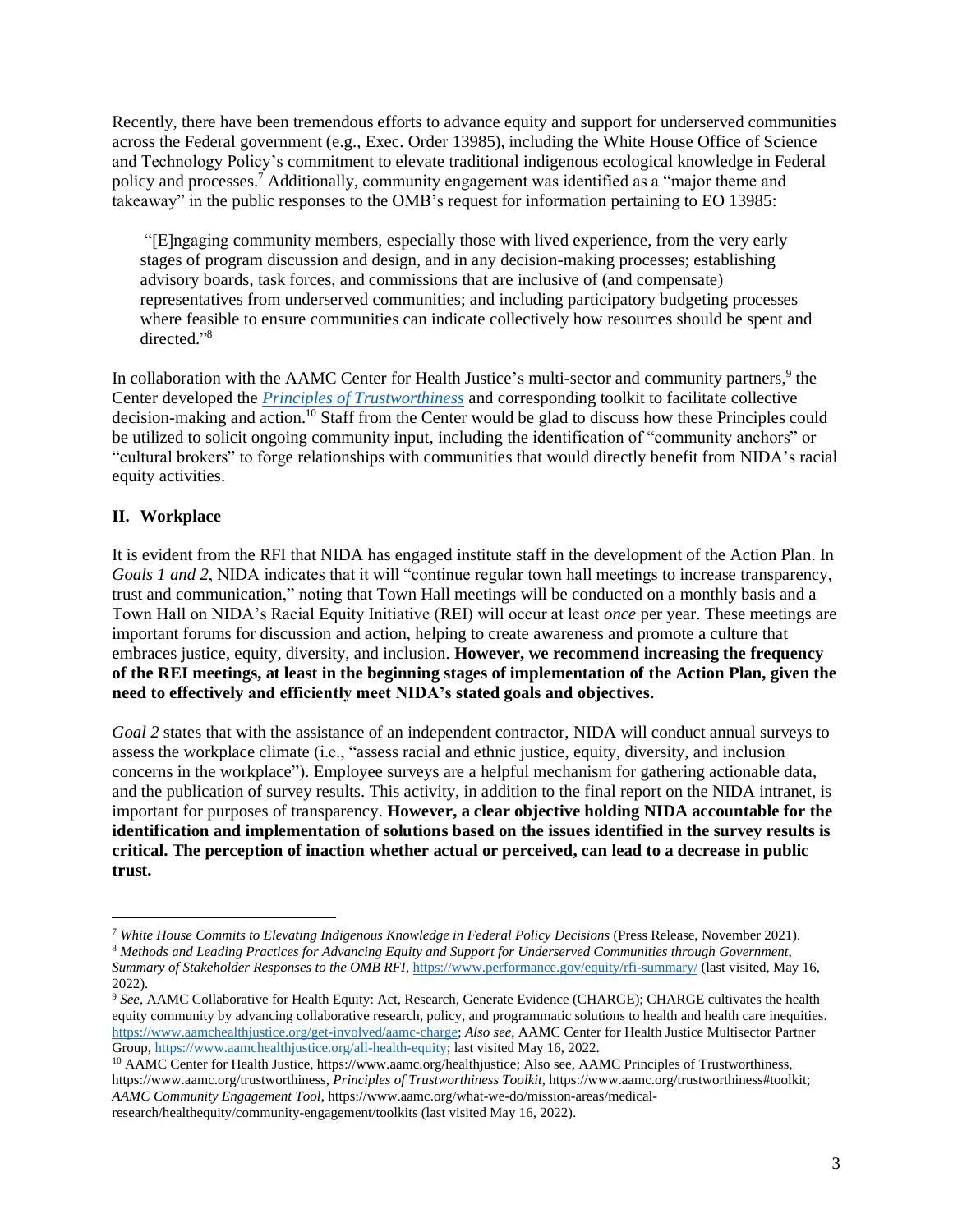For example, NIDA conducted one survey in 2020, briefed staff on the survey results, and a follow-on survey is expected in 2022. According to the objectives in *Goal 2*, it is unclear what specific actions NIDA will take in response to the previous survey results. Thus, following the administration of the 2022 survey, NIDA should clearly communicate how it will use the results to inform change, outlining the concerns presented in the survey(s) and propose solutions with a timeline for when next steps will be taken.

The AAMC and AAMC Center for Health Justice are committed to decreasing all forms of harassment and appreciate that NIDA's goals include bystander trainings and education on reporting instances of racial bias. Specifically, *Goals 3 and 4* are consistent with the U.S. Equal Employment Opportunity Commission's recommendations on harassment in the workplace and need for "bystander intervention training" and "workplace civility training" (see, *Select Task Force on the Study of Harassment in the Workplace Report, June 2016*). This report also includes a check list for employers which recommends compliance training for managers and front line supervisors, partnership with researchers to evaluate the organizations approach, and the allocation of financial resources and prevention efforts.<sup>11</sup> For additional reference, NIDA should review the National Academies of Sciences, Engineering, and Medicine's May 2022 report on *Applying Procedural Justice to Sexual Harassment Policies, Processes, and Practices*. 12 While the recommendations are focused on higher education institutions, the inclusion of procedural justice in sexual harassment policies, processes, and practices is directly applicable to NIDA's activities.

The AAMC acknowledges the appropriateness of having many of NIDA's goals related to fostering a harassment-free work environment overlap with the strategies outlined in the NIH Strategic Plan, including those related to sexual harassment and bullying.<sup>13</sup> For example, the NIH plan highlights the importance of proactive management of a harassment free work environment, including any place where NIH-funded activities occur. **Addressing harassment requires a multipronged, <sup>14</sup> multi-stakeholder approach, and to ensure consistency we encourage continued coordination across the NIH. We also suggest the promotion of opportunities for input from a diverse cohort of NIH-funded grantees, including those in the academic research community.** 

Finally, *Goal 5 (Objective 5.2*), establishes a NIDA-wide Diversity and Inclusion Officer following receipt of guidance from the NIH to ensure consistency across NIH Institutes and Centers. This new position presents another unique opportunity for collaboration with the NIH's new Chief Officer for Scientific Workforce Diversity, Dr. Marie Bernard. The AAMC provided relevant comments on the *Draft Chief Officer for Scientific Workforce Diversity Strategic Plan*, recommending in our letter:<sup>15</sup> the conceptualization and definition of diversity using an evidence-based approach; mechanisms to disseminate evidence and bolster workforce diversity; and strategies for implementation accountability (brief recommendations on how these efforts intersect with NIDA's workforce goals below).

# **III. Workforce**

We applaud the NIH and NIDA for recognizing that a diverse, inclusive, equitable and accessible workforce is the cornerstone of a strong biomedical enterprise. As stated in *Section I (Community Engagement*) and reiterated here, communities should not be passive bystanders, but rather, informed and

<sup>11</sup> U.S. Equal Employment Opportunity Commission, *Select Task Force on the Study of Harassment in the Workplace Report of Co-Chairs Chai R. Feldblum & Victoria A. Lipnic Executive Summary & Recommendations* (June 2016).

<sup>12</sup> Umphress, E. and Thomas, J.M. (Eds.). 2022. *Applying Procedural Justice to Sexual Harassment Policies, Processes, and Practices.* Washington, DC: National Academies of Sciences, Engineering, and Medicine[; https://doi.org/10.17226/26563.](https://doi.org/10.17226/26563) <sup>13</sup> *NIH-Wide Strategic Plan*, Fiscal Years 2021-2025[, https://www.nih.gov/sites/default/files/about-nih/strategic-plan-fy2021-](https://www.nih.gov/sites/default/files/about-nih/strategic-plan-fy2021-2025-508.pdf) [2025-508.pdf](https://www.nih.gov/sites/default/files/about-nih/strategic-plan-fy2021-2025-508.pdf) (Last visited, May 16, 2022).

<sup>14</sup> *AAMC Sexual and Gender Harassment Resources*, https://www.aamc.org/what-we-do/equity-diversity-inclusion/harassment. <sup>15</sup> Supra Note 3.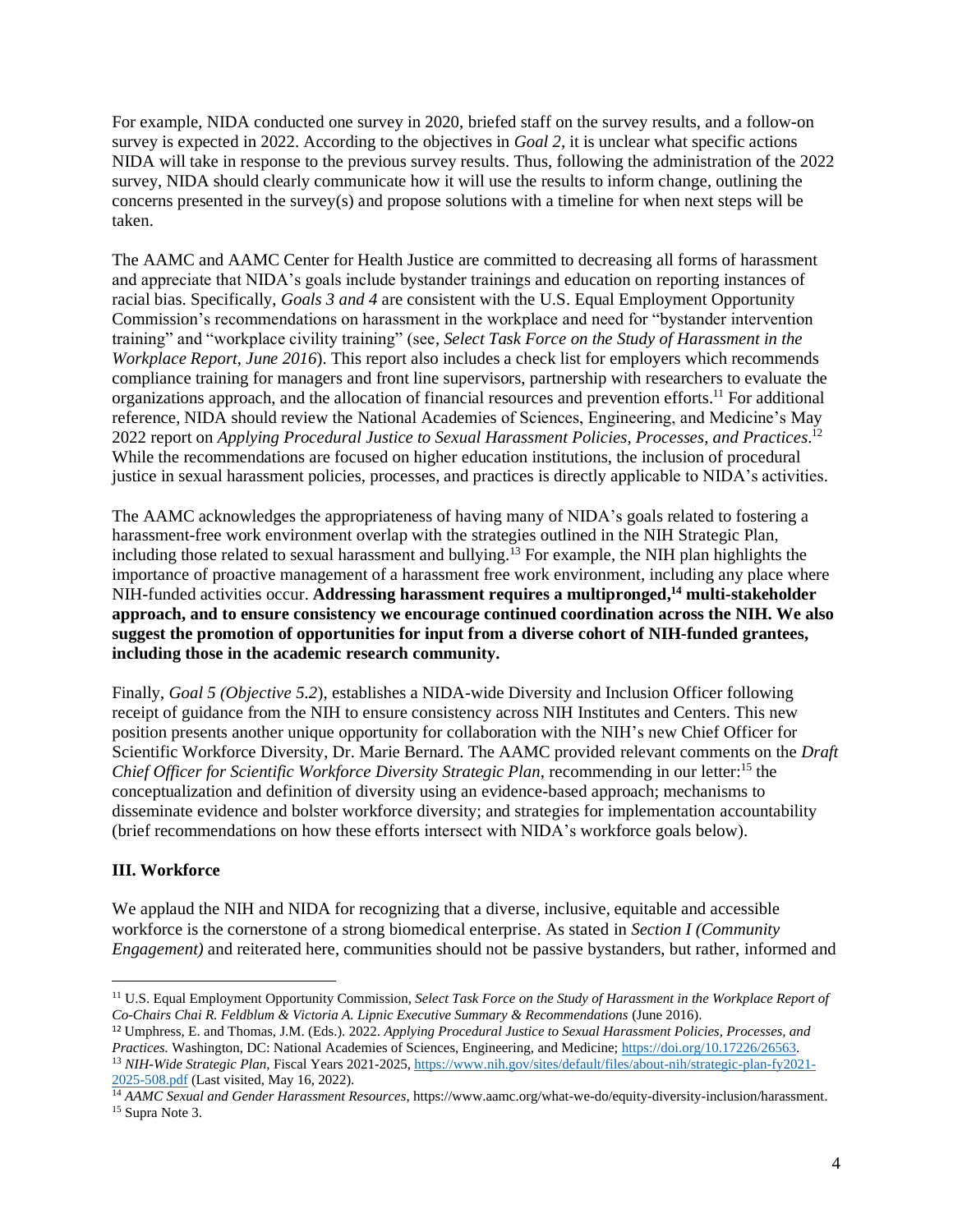engaged experts. As such, it is imperative that the NIH catalyze the wisdom and lived experiences of those who have experienced barriers to inclusivity, equity, belonging, and accessibility. NIDA's Action Plan outlines a roadmap to integrate the concerns, feedback and critique regarding NIDA's work environment and culture and we believe that listening sessions will serve as a fundamental pillar of NIDA's effort to promote racial equity in the workforce. Another crucial aspect of NIDA's success will be the alignment with the NIH's *Chief Officer for Scientific Workforce Diversity Strategic Plan (COSWD)*, which uses evidence-based approaches to promote a culture of inclusive excellence.

**As we commented in the AAMC's response to the NIH's request for comments on the COSWD strategic plan, the collection of feedback must integrate the concept of intersectionality. 16 Advancing diversity, equity, inclusion and access in the scientific workforce is a multi-dimensional and complex issue, for which intersectionality plays a key role.** Further, we urge NIDA to capitalize on the information gained from the systematic evaluation of community input through the UNITE initiative, especially given the direct applicability to NIDA's biomedical workforce. Listening sessions and the collection of feedback from the community is a fundamental pillar of the NIH UNITE Initiative to end structural racism within the NIH and broader research community.

### **IV. Research Gaps and Opportunities**

The final section of the Action Plan includes a comprehensive strategy to increase support for research projects that will impact disparities (i.e., "where the Institute has greatest potential to reduce inequities in substance abuse and addition."). This is a commendable goal, and we have several recommendations for consideration:

### **Equitable Funding**

The need for more robust, ethical, and equitable distribution of resources across the NIH/NIDA research community is an issue of paramount concern to the AAMC and the AAMC Center for Health Justice, and we appreciate NIDA's explicit commitment to this area in *Goal 3,* to build research partnerships with state/local agencies and private health systems to develop models to eliminate systemic barriers to addiction care. **As a first step, NIDA should identify the specific barriers preventing certain communities from receiving funding opportunities with direct input from those communities. One action that could be implemented immediately is the establishment of hyper-local, multisector collaborations to ensure the distribution of information across various locales.<sup>17</sup>** In comments to the OMB on advancing equity across the Federal government, the AAMC Center for Health Justice emphasized the need for expansion beyond the current "one-size-fits all approach to procurement, contracting, and financial assistance" which is also applicable to NIDA's interests:

"…to achieve equity … [i]nstituting evaluation criteria that include geographic and sociodemographic parity will help broaden the applicant pool and achieve an even distribution of resources. Funding opportunities often reach larger organizations located in metropolitan areas or affiliated with renowned institutions/organizations, inhibiting the flow of resources to smaller or

<sup>&</sup>lt;sup>16</sup> Rooted in Black feminist scholarship, intersectionality is the perspective that various "social categories various "social categories (e.g. race, gender, sexual orientation) are not independent and unidimensional" but rather intersect "at the micro level of individual experience to reflect interlocking systems of privilege and oppression (i.e., racism, sexism, heterosexism, classism) at the macro social structural level." (Crenshaw, 1994; Bowleg, 2012).

<sup>17</sup> See, *Federal Long-Term Recovery and Resilience Plan*, a multi-agency effort to align Government actions and develop long term strategies that support individual and community recovery from COVID-19. This effort runs parallel to a similar initiative – Resilient American Communities, a public/private multi-organizational collaboration committed to reducing the impact of COVID-19 on American communities with a focus on vulnerable communities.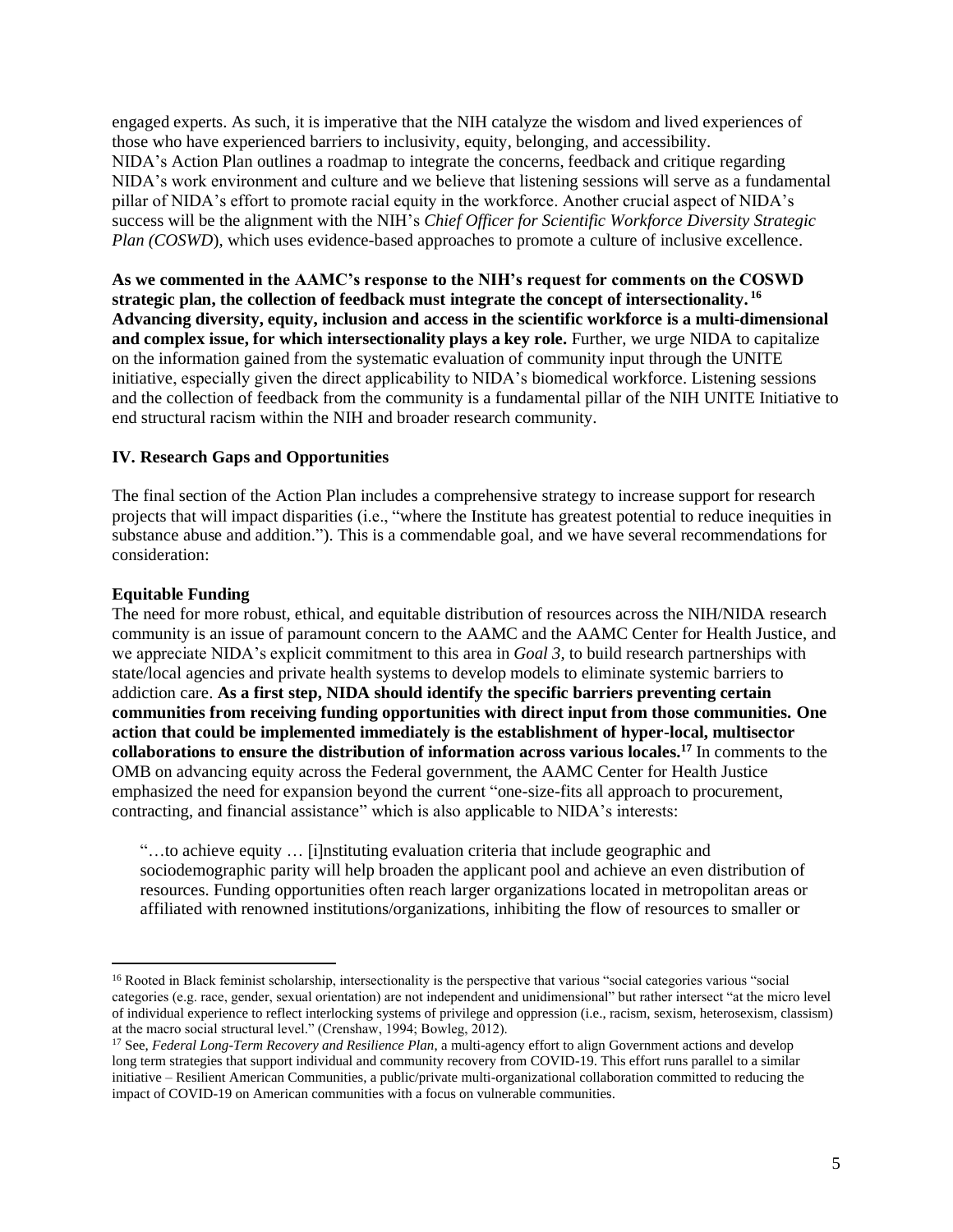emerging organizations that may not have equal access. Opportunities could be stratified by resources, geography, or other factors to ensure equitable competition.

### **Determinants of Health**

*Goals 1 and 2* focus on social determinants of health, an issue the AAMC Center for Health Justice continues to explore, utilizing the expertise of its multi-sector partners. In the last few years, the COVID-19 pandemic, coupled with racial and social justice issues including police brutality and racially motivated violence, has amplified the intersectional impact of factors on the health of individuals and populations. It has also highlighted the need to quickly identify interventions.

We encourage NIDA's interest in understanding of the role of determinants of health in substance use and misuse, including the implementation of evidence-based interventions in disproportionately impacted populations. We also recommend the exploration of additional avenues for inter-agency collaboration as this issue is currently being addressed across the Federal government and research community. For example, the Environmental Protection Agency is exploring the connection between climate change and human health, and has identified a multitude of health effects that directly intersect with NIDA's interests (e.g., the impact of extreme heat on food and water quality and impact in mental health).

Additionally, the NIH National Center for Complementary and Integrative Health (NCCIH) is currently soliciting public comment on defining key factors and determinants that contribute to "whole person health" – "factors that can influence health either positively or negatively, and that encompass the full continuum of biological, behavioral, social, and environmental domains."<sup>18</sup> The AAMC Center for Health Justice plans to respond to this request, informed by input from a survey of AAMC staff and community stakeholders on determinants that have a major impact on health, including those that are critical but under-acknowledged.<sup>19</sup>

Related, *Goal 2* (*Objective 2.4*), recommends health equity research in the justice system, focusing on a link between substance use and HIV treatment. Also relevant to this objective, and an issue of great importance to the health equity and the social justice community, is the increased use of marijuana and the incarceration of individuals over low-level offenses which disproportionally impacts racial and ethnic minorities and their families and communities. A recent article in *Lancet* further highlights this issue— "[j]ail incarceration rates are potential drivers of many causes of death in US counties [and] can be harmful not only to the health of individuals who are incarcerated, but also to public health more broadly." <sup>20</sup> Further, as stated by Dr. Nora Volkow, Director of NIDA, in a *Health Affairs* blog:

"We have known for decades that addiction is a medical condition—a treatable brain disorder not a character flaw or a form of social deviance. Yet, despite the overwhelming evidence supporting that position, drug addiction continues to be criminalized. The US must take a public health approach to drug addiction now, in the interest of both population well-being and health equity."<sup>21</sup>

**The promotion of marijuana and substance abuse research requires Federal support for the expansion of federally-funded marijuana research. This should include opportunities for researchers to obtain samples from states that have legalized marijuana instead of relying on the** 

<sup>18</sup> *Identification of a Set of Determinants for Whole Person Health*, Notice Number**:** NOT-AT-22-019 (April 4, 2022).

<sup>19</sup> See, *Health People 2020*, [https://www.healthypeople.gov/2020/topics-objectives/topic/social-determinants-of-health\)](https://www.healthypeople.gov/2020/topics-objectives/topic/social-determinants-of-health).

<sup>20</sup> Sandhya Kajeepeta et. al., *Association between county jail incarceration and cause-specific county mortality in the USA, 1987–2017: a retrospective, longitudinal study*; The Lancet Public Health, (February 23, 2021).

<sup>21</sup> *Addiction Should Be Treated, Not Penalized*[; https://www.healthaffairs.org/do/10.1377/forefront.20210421.168499/full/](https://www.healthaffairs.org/do/10.1377/forefront.20210421.168499/full/) (April 27, 2022).